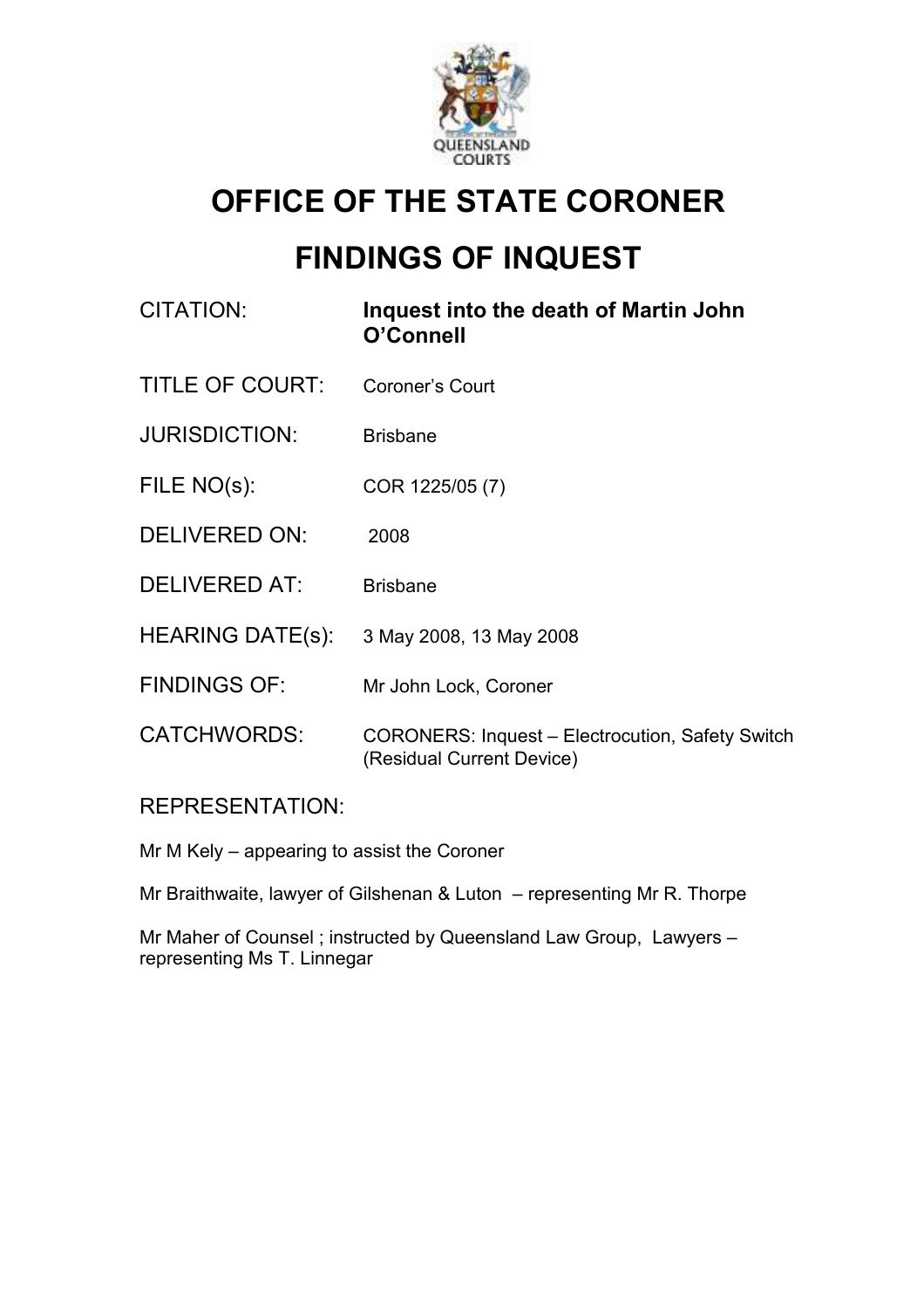## CORONERS FINDINGS AND DECISION

1. These are my findings in relation to the death of Martin John O'Connell who died from electrocution on Sunday, 22 May 2005. These findings seek to explain how the death occurred and consider whether any changes to policies or practices could reduce the likelihood of deaths occurring in similar circumstances in the future. The Coroners Act  $2003<sup>7</sup>$ provides that when an inquest is held into a death, the coroner's written findings must be given to the family of the person who died and to each of the persons or organisations granted leave to appear at the inquest. These findings will be distributed in accordance with the requirements of the Act and also placed on the website of the Office of the State Coroner.

### The scope of the Coroner's inquiry and findings

- 2. A coroner has jurisdiction to inquire into the cause and the circumstances of a reportable death. If possible he/she is required to find:
	- a) whether a death in fact happened;
	- b) the identity of the deceased;
	- c) when, where and how the death occurred; and
	- d) what caused the person to die.
- 3. There has been considerable litigation concerning the extent of a coroner's jurisdiction to inquire into the circumstances of a death. The authorities clearly establish that the scope of an inquest goes beyond merely establishing the medical cause of death.
- 4. An inquest is not a trial between opposing parties but an inquiry into the death. In a leading English case it was described in this way:- "It is an inquisitorial process, a process of investigation quite unlike a criminal trial where the prosecutor accuses and the accused defends… The function of an inquest is to seek out and record as many of the facts concerning the death as the public interest requires." $2^2$
- 5. The focus is on discovering what happened, not on ascribing guilt, attributing blame or apportioning liability. The purpose is to inform the family and the public of how the death occurred with a view to reducing the likelihood of similar deaths. As a result, the Act authorises a coroner to make preventive recommendations concerning public health or safety, the administration of justice or ways to prevent deaths from happening in similar circumstances in future. $3$  However, a coroner must not include in the findings or any comments or recommendations, statements that a

 $\overline{a}$ 

Coroners Act 2003. s45

<sup>2</sup> R v South London Coroner; ex parte Thompson (1982) 126 S.J. 625

 $3$  s46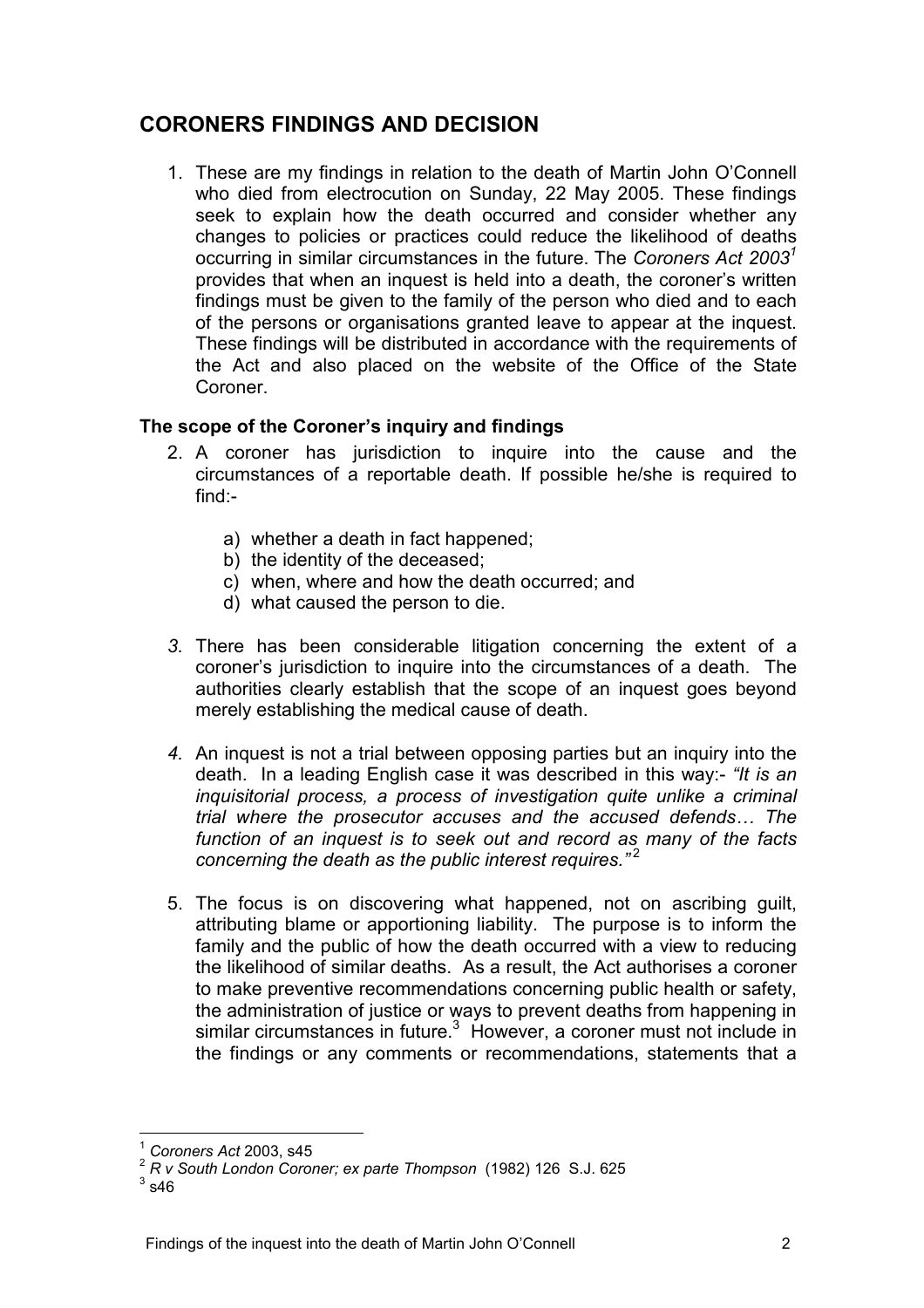person is or maybe guilty of an offence or is or maybe civilly liable for something.<sup>4</sup>

#### The admissibility of evidence and the standard of proof

- 6. Proceedings in a coroner's court are not bound by the rules of evidence because the Act provides that the court "may inform itself in any way it considers appropriate.<sup>75</sup> That does not mean that any and every piece of information however unreliable will be admitted into evidence and acted upon. However, it does give a coroner greater scope to receive information that may not be admissible in other proceedings and to have regard to its origin or source when determining what weight should be given to the information.
- 7. This flexibility has been explained as a consequence of an inquest being a fact-finding exercise rather than a means of apportioning guilt. As already stated, it is an inquiry rather than a trial.<sup>6</sup>
- 8. A coroner should apply the civil standard of proof, namely the balance of probabilities but the approach referred to as the Briginshaw sliding scale is applicable.<sup>7</sup> This means that the more significant the issue to be determined, the more serious an allegation or the more inherently unlikely an occurrence, the clearer and more persuasive the evidence needed for the trier of fact to be sufficiently satisfied that it has been proven to the civil standard. $8$
- 9. It is also clear that a Coroner is obliged to comply with the rules of natural justice and to act judicially. $9$  This means that no findings adverse to the interest of any party may be made without that party first being given a right to be heard in opposition to that finding. As Annetts  $v$  *makes clear that includes being given an opportunity to make* submissions against findings that might be damaging to the reputation of any individual or organisation.

 $\overline{a}$ 

 $^{4}$  s45(5) and 46(3)

 $\frac{5}{3}$  s35 $\overline{)}$ 

<sup>&</sup>lt;sup>6</sup> R v South London Coroner; ex parte Thompson per Lord Lane CJ, (1982) 126 S.J. 625

<sup>7</sup> Anderson v Blashki [1993] 2 VR 89 at 96 per Gobbo J

 $\frac{8}{3}$  Briginshaw v Briginshaw (1938) 60 CLR 336 at 361 per Sir Owen Dixon J

<sup>9</sup> Harmsworth v State Coroner [1989] VR 989 at 994 and see a useful discussion of the issue in Freckelton I., "Inquest Law" in The inquest handbook, Selby H., Federation Press, 1998 at 13 <sup>10</sup> (1990) 65 ALJR 167 at 168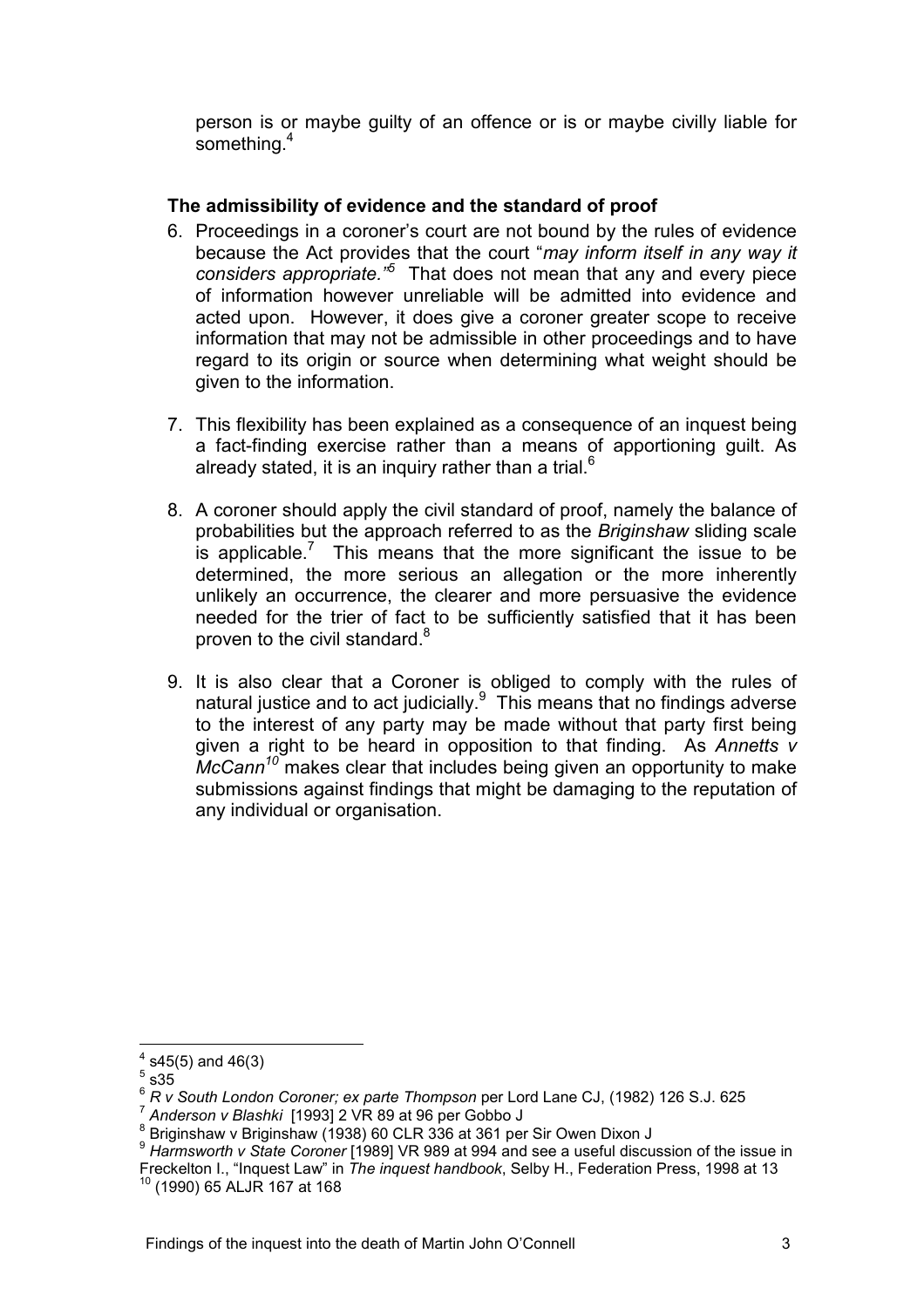### The Evidence

- 10. It is not necessary to repeat or summarise all of the information contained in the exhibits and from the oral evidence given, but I will refer to what I consider to be the more important parts of the evidence.
- 11. Martin John O'Connell died from electrocution on Sunday, 22 May 2005 at his property of 305 Colburn Avenue, Victoria Point, QLD 4165. He was born on 06 November 1971 and was 33 years old at the time of his death. He was the husband of Mrs Nida O'Connell.
- 12. He and his wife had lived at the address at Colburn Avenue as owner/occupiers since June 2004, approximately 1 year prior to his death.
- 13. Mr O'Connell held a current electrical licence (Number 7340S) from New South Wales, expiring on 30 January 2007. The licence is classed as a Qualified Supervisor certificate which permitted him to work as an electrical worker in Queensland but not as a Contractor. His wife, Mrs Nida O'Connell said that he worked most of his working life as an electrician, other than for a couple of years when he worked in the IT industry.
- 14. His wife gave evidence that he had done some electrical work on the property including installing new lights, switches, ceiling fans and the electricals for the air-conditioner. She has no recollection of the safety switch or Residual Current Device (RCD) ever activating or faulty appliances tripping the electrical circuits.
- 15. At 1:30pm on Sunday 22 May 2005, Mr O'Connell started preparations for the installation of power and phone lines for a computer. At 2:30pm, Mr O'Connell went about a process to isolate the electrical circuits he believed he was about to work on. This was done by him turning circuits off at the switch board and Mrs O'Connell reporting to him what electrical appliances had turned off around the house and what appliances were still operating.
- 16. Mrs O'Connell indicated that when she had reported that the power in the lounge room was on and the power in the kitchen was off, he was happy to proceed. He then climbed into the ceiling with a torch and wire and other equipment. At about 4pm, Mrs O'Connell called out to see if he was okay to which she says he replied 'Yes'. At 4:05pm, Mrs O'Connell called out again to check on him, but this time Mr O'Connell did not respond. At 4:10pm, Mrs O'Connell could not hear any noise from the roof so she climbed into the ceiling and saw the him lying in the ceiling. Mrs O'Connell called out to him but did not receive any response. She crawled into the ceiling space and touched him. He was moving a little and dribble was coming from his mouth.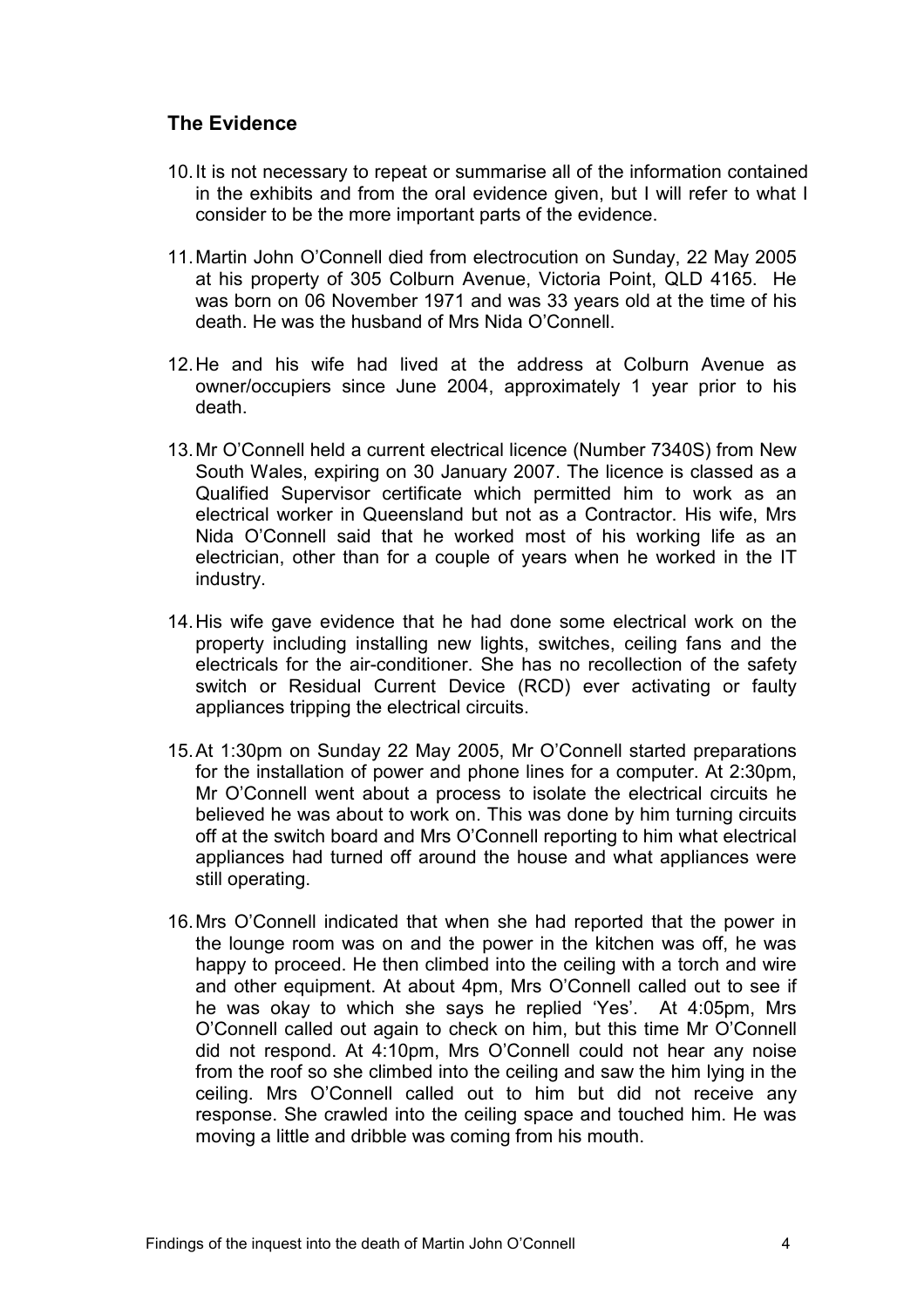- 17. Mrs O'Connell then went to the front of her property and called out for help. One of her neighbours attended, Stephen Andrew Berns, of 301 Colburn Avenue, Victoria Point QLD 4165. He obviously thought there may have been an electrical issue and asked where the switchboard was, and he turned off the Main Switch. He crawled into the ceiling and tried to give Mr O'Connell CPR. He stayed with him until the ambulance arrived. He could see that Mr O'Connell was working with wiring but he was not in contact with anything at that time. He saw marks on Mr O'Connell's right hand and on a pair of nearby pliers.
- 18. Another neighbour, Abdhul Nasser Khanji is also an electrician. He did not know Mr O'Connell. He came over to see if he could assist when he knew it involved an electrical incident. When he looked at the safety switch he saw that one of the circuits had been "bypassed" from the safety features of the RCD so that power to the circuit was still present even if the switch had been off. He could tell it had been bypassed and he had never seen a RCD switch bypassed like this before.
- 19. Mr Neale Garaty of Workplace, Health and Safety Queensland, Coordinated an investigation into the event. He principally relied on the assistance of Mr Gerard Poynting of the Electrical Safety Office who has also provided a statement and gave evidence. In summary the substance of their evidence concluded that:
	- (a) Mr O'Connell did not isolate the main switch, which would have disconnected all power supply to the property;
	- (b) Circuits 5 and 6 were not connected to the Residual Current Device ("RCD") safety switch;
	- (c) The wire found in the roof area had flash marks;
	- (d) A pair of pliers near the wire also had flash marks; and
	- (e) The wire, with burn marks, was found to be connected to Circuit 5 and with power restored, Circuit 5 had 240 volts passing through it, to the wire Mr O'Connell was working on.
- 20. Mr Poynting said that RCD switches had been around for some years but were only common in the domestic sense in more recent times. Essentially the Electrical Safety Act required that any residence built since 1992 should have one installed. Since 1 September 2002 any contract of sale should record whether or not one has been installed and it is a requirement that any new owner install one within 3 months of the date of possession. He explained that as a safety device it is specifically designed to protect persons rather than property. Other circuit/fuse breaker systems which are part of all electrical circuits are designed for protecting electrical systems from overloaded or faulty equipment. RCD's are relatively easy to install.
- 21. The inquest had the advantage of photographs of the circuit box and RCD and Mr Poynting prepared an electrical circuit diagram. Other diagrams were prepared by Mr Kanji (the diagram was produced some 2 years after the event) and Mr O'Connell's father (who relied on what Mr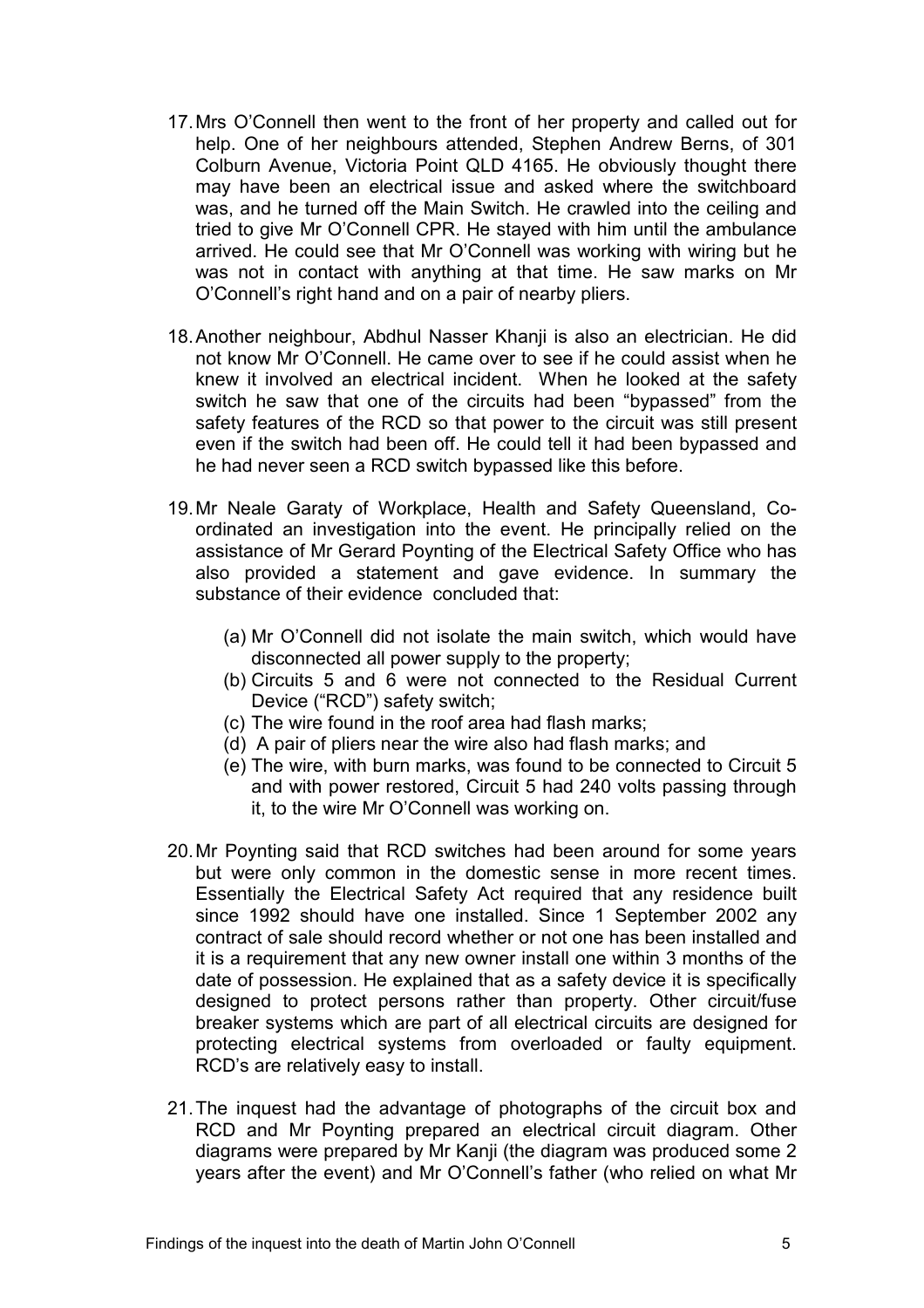Khanji told him). There are differences in the diagrams the reasons for which are not important but for the purpose of this decision I will rely on the diagram produced by Mr Poynting.

- 22. The evidence is clear and supports a finding that the circuit box had been modified. A copper bar which joined up the power and light circuits to the main power was necessarily cut by whoever installed the RCD where it related to power circuits 4, 5 and 8. This would disconnect those circuits from the mains power. These circuits were then wired into the RCD and in that way were then reconnected to mains power. In the case of circuits 4 and 8 they were linked to the safety side of the RCD.
- 23. The conundrum facing this enquiry is that circuit 5 was linked to the line side of the RCD, effectively bypassing the safety feature the RCD was designed for. Power circuit 7 was marked as being for the stove and circuit 9 for the Hot water system which are not usually connected to a RCD, so there in nothing unusual about that.
- 24. Interestingly power circuit 6 was noted on the power board as being "Spare" at the time of incident, but on inspection by Mr Poynting it was now connected to a power circuit and also was not protected by the RCD. The cover piece of the RCD had written on it that it was for "Earth leakage Unit. PWR only" which Mr Poynting inferred meant in electrical terms as indicating that only the power circuits were protected. Light circuits at that time did not need to be protected by RCD's although they are now.
- 25. In so far as the wiring for circuit number 5, Mr Poynting said it was most unusual and he had never seen a switchboard like it. It would not be a wiring method he would expect from a professional. He noted that the wiring from circuit 5 to the top of the RCD was looped and although he did not specifically measure the wire, he thought that in that state it would have reached the bottom of the RCD where the other circuits 4 and 8 were attached. The wiring from circuits 4, 5 and 8 was the same colour and diameter.
- 26. It was also surmised by Mr Poynting that possible reasons for later disconnecting a circuit from the protection of the RCD would be because of nuisance electrical tripping.
- 27. Mr Poynting also gave evidence that circuit 5 was linked to the power points in the kitchen and laundry area. Mrs O'Connell gave evidence that the kitchen appliances were not working when she was isolating the circuits for her husband. It can be inferred that this was the circuit that he wanted disconnected. Somehow this did not occur.
- 28. As to why Mr O'Connell did not simply turn off the mains power it is difficult to say. Mr Poynting said that working on live circuits was not permitted in Queensland except in extenuating circumstances. It may have been done to minimise disruption to other areas of the house but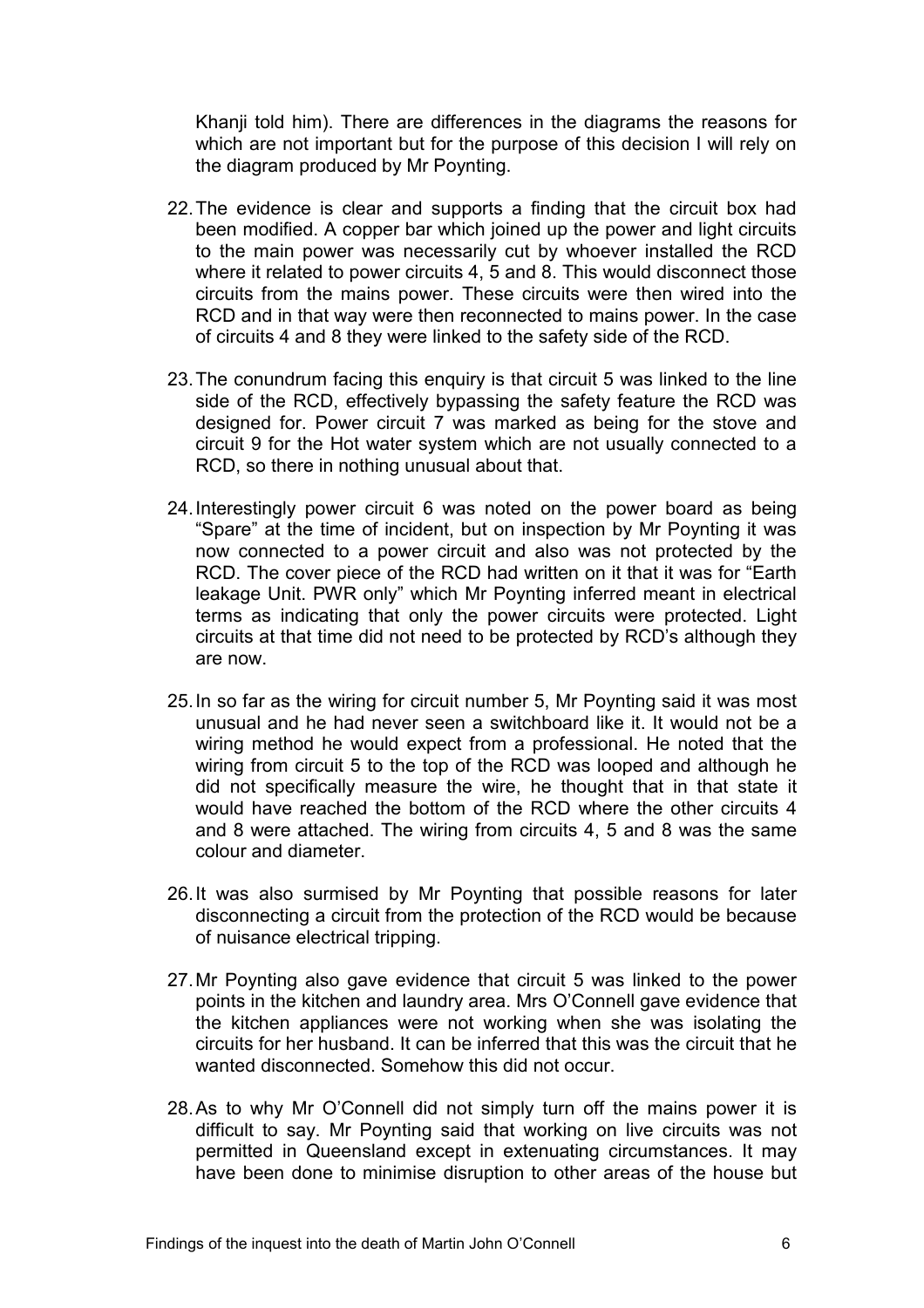should have been tagged and locked. He also found no testing equipment in the roof space other than an indicative screw driver device which can give false positive readings.

- 29. He also said that he tested the RCD and it was working and if it had been properly connected to circuit 5 it would have turned the power off before it reached the lethal stage.
- 30. I accept that Mr O'Connell was an experienced electrician. I also accept the evidence of Mr Barry O'Connell that his son had pointed out the existence of the RCD device and its importance.
- 31. Rowan Thorpe was the occupier of the house at 305 Colburn Street, Victoria Point prior to selling the property to Mr and Mrs O'Connell in 2003. His partner Tanya Linnegar was the owner. He provided a statement to investigating police and gave a recorded interview. He also gave evidence. He is not an electrician but he did an apprenticeship as an electrician in New South Wales for 3.5 years (out of total of 4) some 20 odd years ago. He recalls that when the house was sold a first contract fell through. He recalls that the electrical circuit did not have a RCD Safety Switch but they had it installed as part of the conditions of the first contract.
- 32. It should be noted that the law in Queensland does not prohibit the sale of a house without a RCD safety switch, but the law provided that it was necessary to disclose in the contract whether or not a safety switch was installed. Upon settlement the new owner has an obligation to ensure one is installed within 3 months. Clearly the presence or absence of an RCD can be a selling point. He and his partner decided to engage an electrical contractor to install it. He does not recall who it was other than it was someone out of the local paper. He has no paperwork on who installed it. He paid cash of around \$185 to \$190. This occurred sometime around 6 weeks before the settlement of the sale.
- 33. Ms Linnegar has a slightly different recollection to the extent that she does not recall it was a condition of the first contract but recalls that it was installed some 6/8 weeks before settlement and that Mr Thorpe organised it. She gives evidence in substantially the same terms as Mr Thorpe but relies on what he told her happened.
- 34. Neither of them recall any incidents involving the RCD activating or tripping. Mr Thorpe denies that he installed or modified the RCD and Ms Linnegar denies any knowledge of that happening.
- 35. Mr Thorpe admits that he moved power points and switches during his occupation when they gyprocked the walls but did not disconnect the switches. He turned the electricity off at the Mains Switch board when he did this. He performed no other electrical work.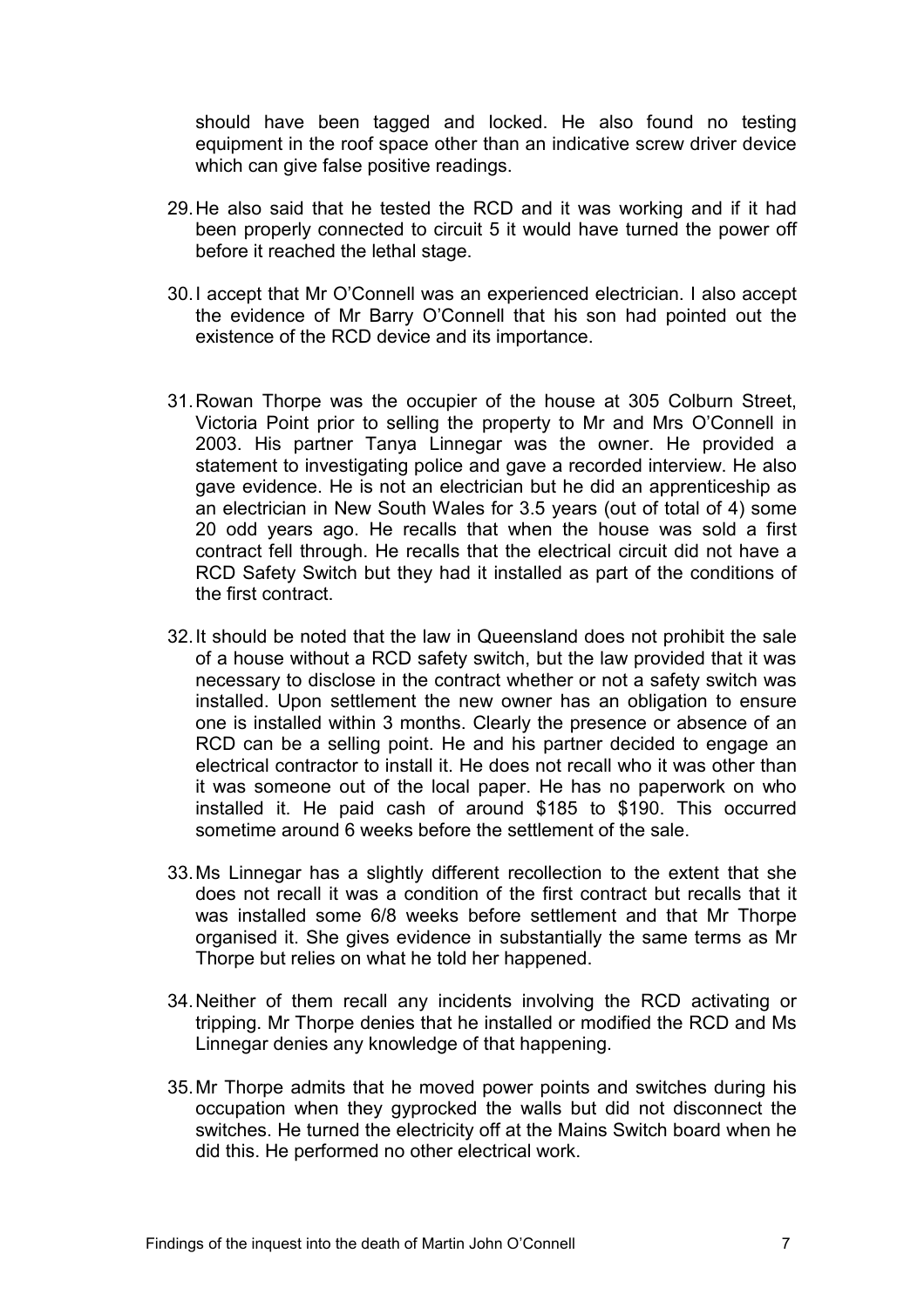36. This evidence is corroborated by the owner of the house and his then partner Tania Linnegar. They are now separated.

#### The Autopsy

37. Dr Nathan Milne performed an autopsy examination on 24 May 2005. This revealed electrical type injuries on both hands and the chest. There was a single injury on the right hand which appeared to be a contact site. There were numerous injuries on the left hand which appeared to be exit sites. There was no other evidence of injury or significant natural disease. Histology showed changes of electrocution in the skin of the right second finger, left hand and right side of chest. He opined that that the most likely path of electricity was from the right to left hand, which is likely to pass through the heart and therefore causing death. Toxicology showed no alcohol or drugs in the blood or urine

### Findings required by s45

- 38. I accept that the evidence supports a finding that the RCD was installed on the premises some short time before the house was sold to Mr O'Connell. There is no evidence that this was installed by Mr Thorpe. The relatively short time between installation and the handing over of possession would discount the possibility that Mr Thorpe or someone on his behalf then modified the RCD to take off circuit 5. There would be no reason to do so.
- 39. There is no evidence of later problems with the circuits from what Mrs O'Connell says so it is difficult to surmise why anyone else, including Mr O'Connell or someone on his behalf would want to modify the unit by removing circuit 5 from protection.
- 40. One inference that could be drawn from all of the evidence is that it is possible that circuits 4, 5 and 8 were isolated to the safety side of the RCD at one stage, probably at installation. It was then later modified by persons unknown by moving the circuit 5 wire from the protected side and putting it at the top of the RCD, effectively leaving it unprotected by the device. The looping of the wire gives some support for that inference. Also, as Mr Poynting said, if the installer wanted to deliberately leave circuit 5 unprotected that could have been done by simply leaving it as is and in the same manner as circuits 6, 7 and 8.
- 41. The other possibility or inference is that the installer, whoever that may be, deliberately or negligently wired the RCD so that circuit 5 was not protected. There is more evidence pointing to the first inference but unfortunately I am not able to be so satisfied on the balance of probabilities they I can make a definitive finding to that effect one way or the other.
- 42. What is known is that circuit 5 was not protected by the RCD on 22 May 2005 and there is no doubt, that if it was, then this death would most